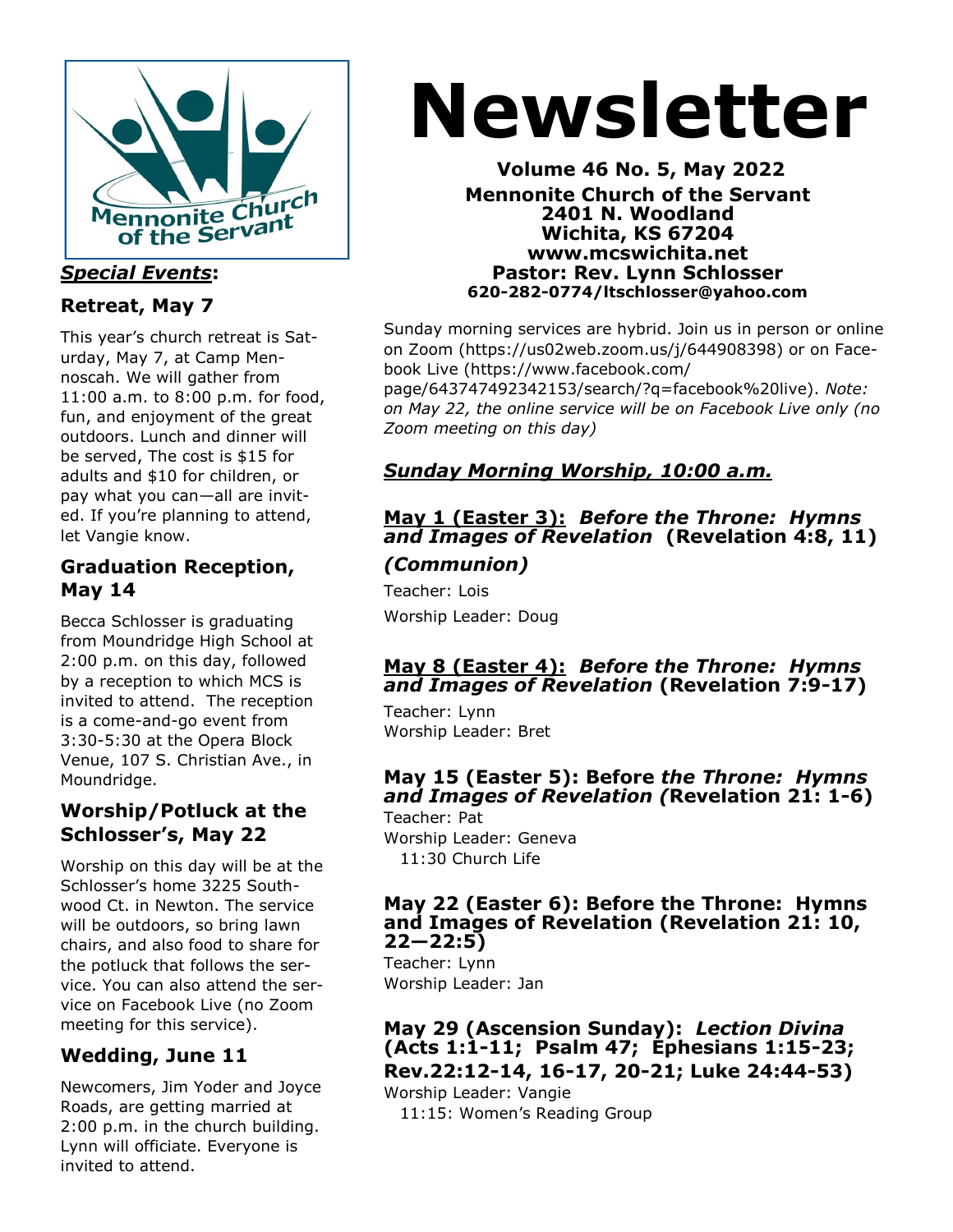

# MENNONITE CENTRAL COMMITTEE (MCC) STATEMENT FOR IMMEDIATE RELEASE

#### March 14, 2022

#### **MCC calls for peace, nonviolence in the midst of war**

What does it mean to be people of peace in these times? It is challenging to watch people directly impacted by war in Ukraine and many other places like Colombia, Syria, Afghanistan and Ethiopia. Amid the devastation of war, how do we respond in a way that reflects Anabaptist values?

At MCC, our vision is to see communities in right relationship with God, one another and creation. This is a call to peace and active nonviolence based on our faith. Christian peacemaking starts with the belief that God has made peace with us through the gift of Jesus' life, death and resurrection. Peacemaking is a response to Jesus's gift of grace and peace. We all continue to sin. All of us are complicit in systems of violence and oppression. We constantly fall short in proclaiming and living out Christ's peace. God's grace, however, empowers us to follow Christ as active peacemakers in a spirit of humility. (You can read more about our peace position in our publication, "[Pursuing Peace: The Essence of Mennonite Central Committee.](https://mcc.org/sites/mcccanada.ca/files/media/common/documents/pursuingpeacetheessenceofmennonitecentralcommittee1.pdf)")

For MCC, peace is more than a wish, it's our work. We do this by partnering with grassroots and faith-based organizations and churches that actively work for peace and nonviolence, and with your support. We witness the power of people coming together with hope to respond to impossible situations and ensure the human dignity of all. We walk alongside communities in processes of conflict transformation and reconciliation. We experience the spaces of creativity and imagination that are opened when violence is not seen as an option.

From these relationships, we have learned that peacemakers have many tools they can use to create positive change. Gathering together in prayer and worship is a powerful response. Diplomacy, dialogue, disarmament, development, conflict resolution, peace education, active nonviolence and strategic peacebuilding are only a few other nonviolent approaches available to prevent war and to work for peace during war. A refusal to be enemies is a powerful way to reduce the harm of violence and build positive peace.

One way we engage in peacebuilding at MCC is through conversations with our governments. In response to the conflict in Ukraine, we ask the Canadian and United States governments to continue considering approaches that do not rely on military intervention or military support. We ask our governments to be global leaders in promoting the use of nonviolent tools such as diplomacy, disarmament, dialogue, the use of international law and support for grassroots peacemakers. We caution against the selling and providing of weapons or direct participation in military missions. We believe nonviolent leadership for peaceful resolution is a way that our countries can make a positive difference.

A focus on trauma healing and assistance to meet basic needs will continue to be urgently needed. We ask our governments to provide support for the most vulnerable, including Russians who are also deeply impacted by this conflict. We encourage careful deliberation around the possible unintended negative consequences of broad sanctions.

Christ invites us to step into the pain and suffering of others. The skills and tools we take into these encounters and learn along the way include: the ability to listen with care and patience, to mediate and resolve conflicts, to analyze political and historical realities, to seek out voices unheard, to support community-based actions, to be courageous allies, to imagine and create options and alternatives and to embody hope. We invite you to join us as we walk this path, together with all those impacted by wars and conflict.

#### **Rick Cober Bauman, MCC Canada Executive Director Ann Graber Hershberger, MCC U.S. Executive Director**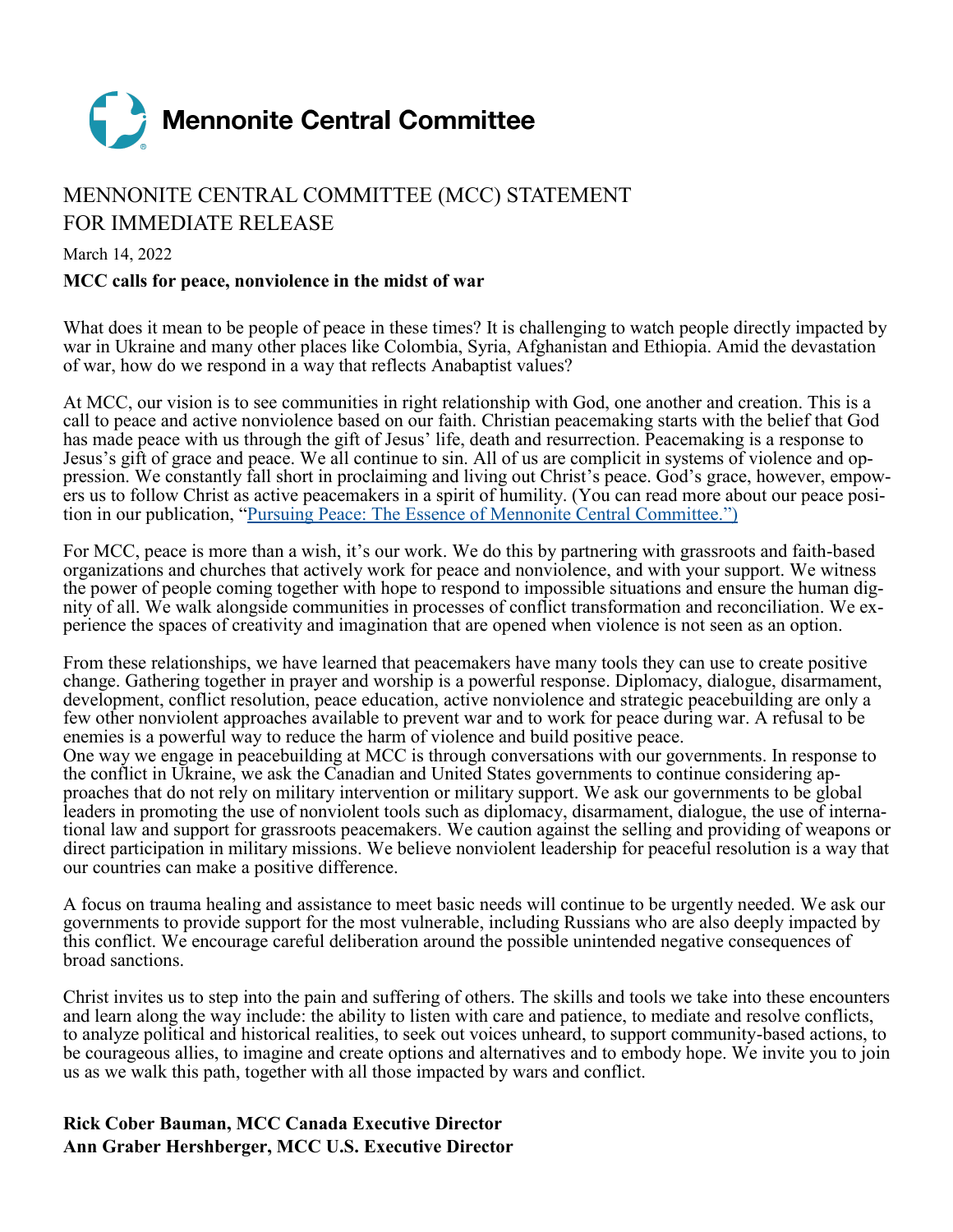# **MCS Anti-Racism Group Focuses on Land Acknowledgment**

The Anti-Racism group proposed, and Church Life agreed, that MCS would become Recovery Congregation, in affiliation with the Anabaptist Dismantling the Doctrine of Discovery Coalition. The first step in the process is reviewing guides that describe how to create a Land Acknowledgement Statement. This step was the agenda for the April 28 meeting. Subsequent meetings will take additional steps toward developing a Land Acknowledgment Statement for Mennonite Church of the Servant:

Wednesday, May 25—Step 2: Whose land was this (the land that is now the church's property)? By what mechanism did the people lose it? Where are their descendants today?

Thursday, June 23—Step 3: Explore congregational Land Acknowledgment Statements

Wednesday, July 27—Step 4: Write our own Statement

Thursday, August 25-Step 5: Decide when and how we will use our statement.

All meetings are at 7:00 p.m. on Zoom. To become part of the process, contact Lois for the Zoom link.

# **AMBS Webinar on White Nationalism**

Anabaptist Mennonite Biblical Seminary is hosting a webinar, **"Political Idolatry: Countering Christian Nationalism"** on May 4, 1-2 p.m. CST. Register here: [ambs.edu/what](https://mennoniteusa.us1.list-manage.com/track/click?u=97f16d9c230780d6354d01572&id=295129e372&e=fd837cb6fb)-is-christian-nationalism/

## **MC-USA Webinar: How Congregations Steward Their Land**

Join Andrew Hudson, an Anabaptist Mennonite Biblical Seminary student, for a webinar on "How Congregations Steward Their Land" on May 10 at 6:30 p.m. CST.

Hudson will share reflections on his work with Mennonite Creation Care Network and Mennonite Men's Join Trees. Here is the Zoom link: mennoniteusa.org/zoom-steward-their-land . Sign up here to receive a reminder email: mennoniteusa.org/creation-care-leaders

## **New MCC Position Helps Congregations Connect with Refugee Agencies**

Mennonite Central Committee has created a new staff position related to our congregation's focus on immigrants/refugees. Charity Stowell has been hired as the Newcomer Connections Coordinator. She will help connect Mennonite congregations with those who are working with refugees.

## **How to Follow Jesus in a Time of War**

Heidi Regier Kreider, conference minister for Western District Conference, contemplates what it means to be **a follower of Jesus in times of war**. Read her reflections here: [mennoniteusa.org/lament](https://mennoniteusa.us1.list-manage.com/track/click?u=97f16d9c230780d6354d01572&id=3043db9b81&e=fd837cb6fb)-faceof-[war](https://mennoniteusa.us1.list-manage.com/track/click?u=97f16d9c230780d6354d01572&id=3043db9b81&e=fd837cb6fb)

## **Racial Justice in the U.S. Immigration System**

"If the conditions or requirements of hospitality are that the stranger be familiar to us**,** then are we truly willing to welcome the stranger?" write Daniela Lazaro-Manalo and Hannah Markey-Roberts. In their blog, they address the systematic immigration issues at the southern border of the United States in relation to Ukrainian refugee resettlement initiatives. Read more here: [mennoniteusa.org/welcoming](https://mennoniteusa.us1.list-manage.com/track/click?u=97f16d9c230780d6354d01572&id=7bcb310168&e=fd837cb6fb)-white[stranger](https://mennoniteusa.us1.list-manage.com/track/click?u=97f16d9c230780d6354d01572&id=7bcb310168&e=fd837cb6fb)

# **Congratulations**

Congratulations to Alex and Haley who have welcomed a baby boy into their household: Cedar Sparrow Esau, born April 23, 8:50 p.m., weighing pounds, 1 ounce.